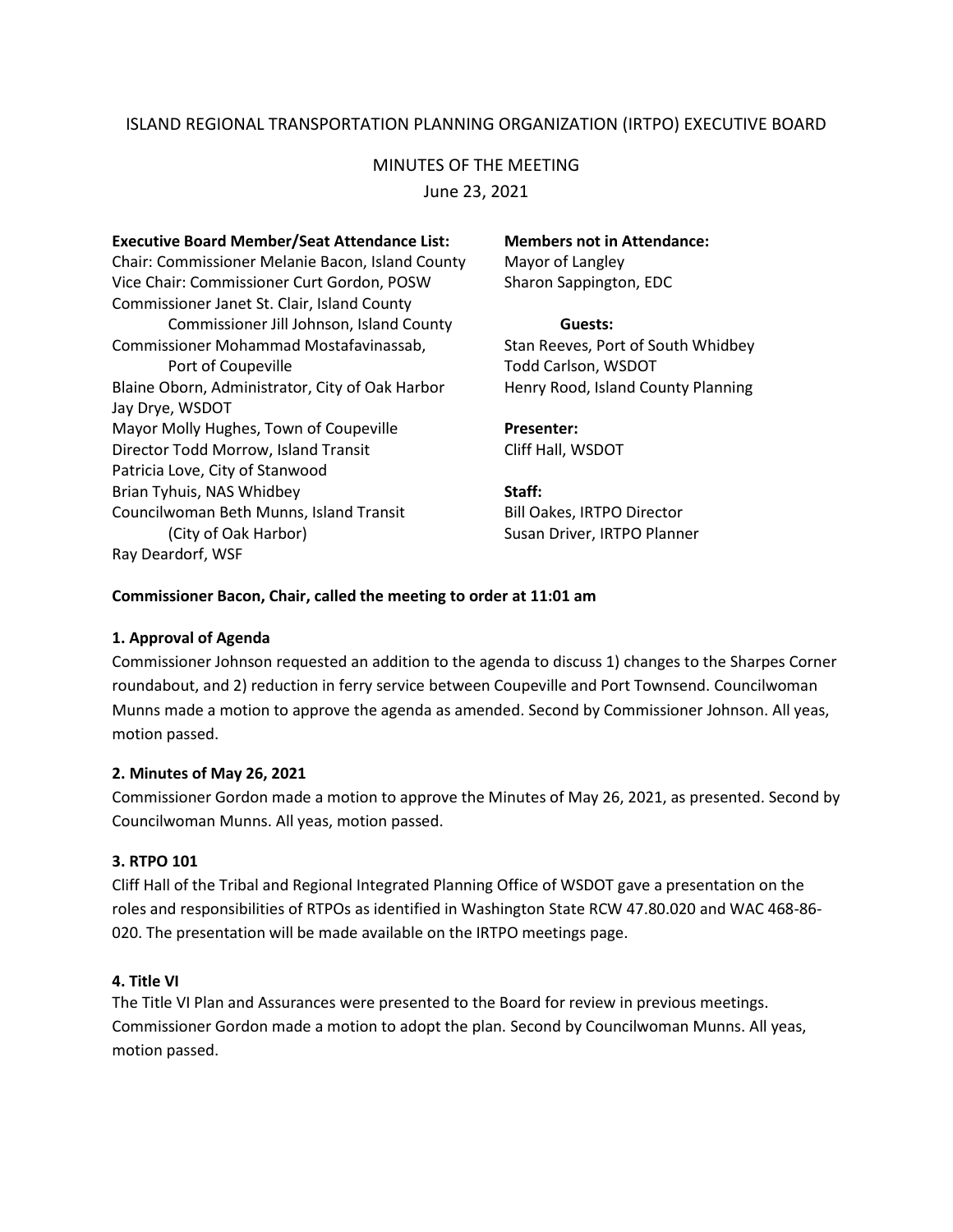## **5. Discussion of WSDOT/WSF critical corridor changes**

Commissioner Johnson addressed the issue of changes to the Sharpes Corner roundabout without notice or coordination. She reminded the WSDOT representatives that there was significant public input when the roundabout was designed, but lack of notice regarding any changes. She stated that this was a trust disaster. There was no coordination with the local agencies or the IRTPO. There was a press release on Friday and the changes were implemented on Monday. The project was complete by Tuesday, but the notice did not come out in the local paper until Wednesday. She asked Bill Oakes to discuss the changes.

Mr. Oakes showed an illustration of the roundabout and described how the two lanes entering the roundabout westbound that went around and up the hill toward Oak Harbor had been reduced to one. The outside lane had been changed to a through lane to Anacortes. The far right fly-away lane still bypassed the roundabout toward Anacortes.

Commissioner asked Mr. Drye to explain how eliminating the outside lane makes this roundabout safer. She stated that she always drove in the outside lane as the safer option of the two. She also asked why there was no outreach to stakeholders.

Mr. Drye indicated that the traffic office had been working on resolving issues at this roundabout and considered it a technical revision, rather than a capital project. He stated that reducing the two lanes going around the roundabout to one lane reduced the potential for conflict at the merge point. Drivers traveling eastbound from Anacortes would not have to watch two lanes of traffic for an opportunity to merge.

Todd Morrow added that Island Transit was not informed of the project and had scrambled to re-train drivers to switch from driving transit buses in the outside lane to the inner lane. He stated that the roundabout had plenty of room, so it shouldn't be a problem, but it was an unexpected adjustment.

Commissioner Johnson reiterated that this was a significant communication failure on the part of WSDOT.

Mayor Hughes then addressed the issue of the Coupeville/Port Townsend ferry run. She stated WSF had originally made notification that the second boat for this route would be late. (Only one boat runs during the winter, the second boat generally starts in the spring.) She said they were notified on this week that there would be no second boat. No discussion. No warning. She stated that the Coupeville/Port Townsend ferry route is an important extension of our highway system and our economy, and we were totally caught off guard.

Mr. Deardorf responded that WSF has had issues with vessel availability and crewing availability. Due to the pandemic, they have had to train crew in smaller groups, so it is taking longer. WSF officials thought the system would be on track for a second boat by June 20, but crew shortages have been disruptive to services. He stated that WSF does not know when they will be able to provide a second boat, but right